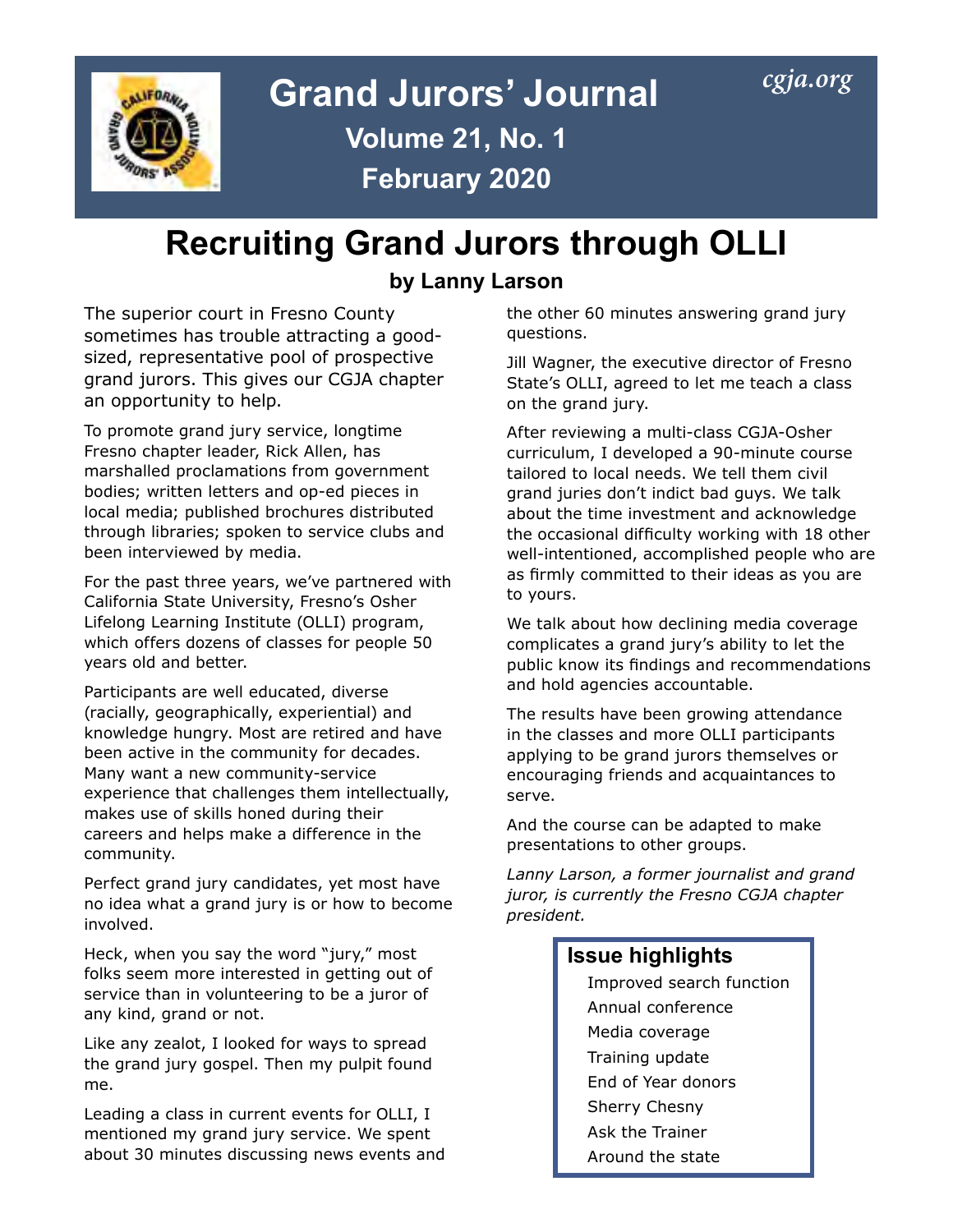## **Tech Committee Upgrades Grand Jury Report Search by Lou Panetta, Chair, Technology Committee**

In its role to implement and support the technical resources used by association members and grand jurors, the Technology Committee recently released a much-improved web feature to search archived grand jury reports from all 58 California counties.

The new report research capability replaces an antiquated one developed several years ago that used an outdated and very limited approach. The new search tool utilizes a customized implementation of Google's popular search engine.

In the past, a grand juror needing to review archived reports or responses from other counties was presented with a small number of responses that were not always relevant. In most cases, the number of counties searched was ten or less. As statewide reports improved, became more numerous and were electronically stored, it became clear that a robust solution was required.

Over the past six months, the CGJA Technology Committee worked with a contract web developer to develop a custom implementation of Google's search tools to focus on all 58 California county or superior court websites where grand jury reports are stored. Now, every county and court archive will get searched when a grand juror, CGJA member or other researcher needs that information. With 58 different approaches to data management by 58 different counties, the search algorithms employed by the CGJA are statistical in nature. Hence, the results, though dramatically better and more accurate, are subject to ongoing changes made by the various IT departments across the state.

Please try out the new **[Grand Jury Report Search Function](https://cgja.org/search-grand-jury-report-topics)**, or from the home page (**[cgja.](https://cgja.org/) [org](https://cgja.org/)**), select **Jury Resources**, then click **Search Topics**. Be sure to let us know what you think. Contact *[Lou Panetta](mailto:mailto:lpanetta%40yahoo.com%3FSUBJECT%3DCGJA%20Tech?subject=),* Chair, Technology Committee.

## **SAVE THE DATE – 2020 Annual Conference by Lloyd Bell, Conference Chair**

Planning is under way for the 39th consecutive CGJA annual conference and membership meeting. This year's event will be at the **Embassy Suites by Hilton in San Rafael**. This is an ideal location to spend an extra day or two to explore the region—especially the cultural activities in the San Francisco Bay Area and the wineries of Napa, Sonoma and Healdsburg.

The dates are **Sunday and Monday, October 25 and 26**. By starting the program at 1 the first day and ending it by noon the second day, out-of-town attendees only need to plan on a single overnight stay.

The expanded Annual Conference Committee, chaired by Lloyd Bell, is busily constructing a program that will combine authoritative speakers and panel discussions on topics of interest to both chapters and seated jurors in a format that will allow for ample interaction among the attendees and panelists. Based on the response to last year's session on chapter and member relationships, this year's program will feature another such interactive session that is sure to please all who attend.

There is still room in the program to add topics of interest to our members. If you have one you would like to see added to the program, or a speaker who would be of interest to the CGJA membership, please let us know. Take a few minutes now and submit your thoughts to the **[committee](mailto:lloyd.bell@comcast.net?SUBJECT= CGJA conference)**.

Complete conference and hotel reservation information is now available on our **[website](https://cgja.org/annual-conference)**.

Mark your calendar today and join us in San Rafael!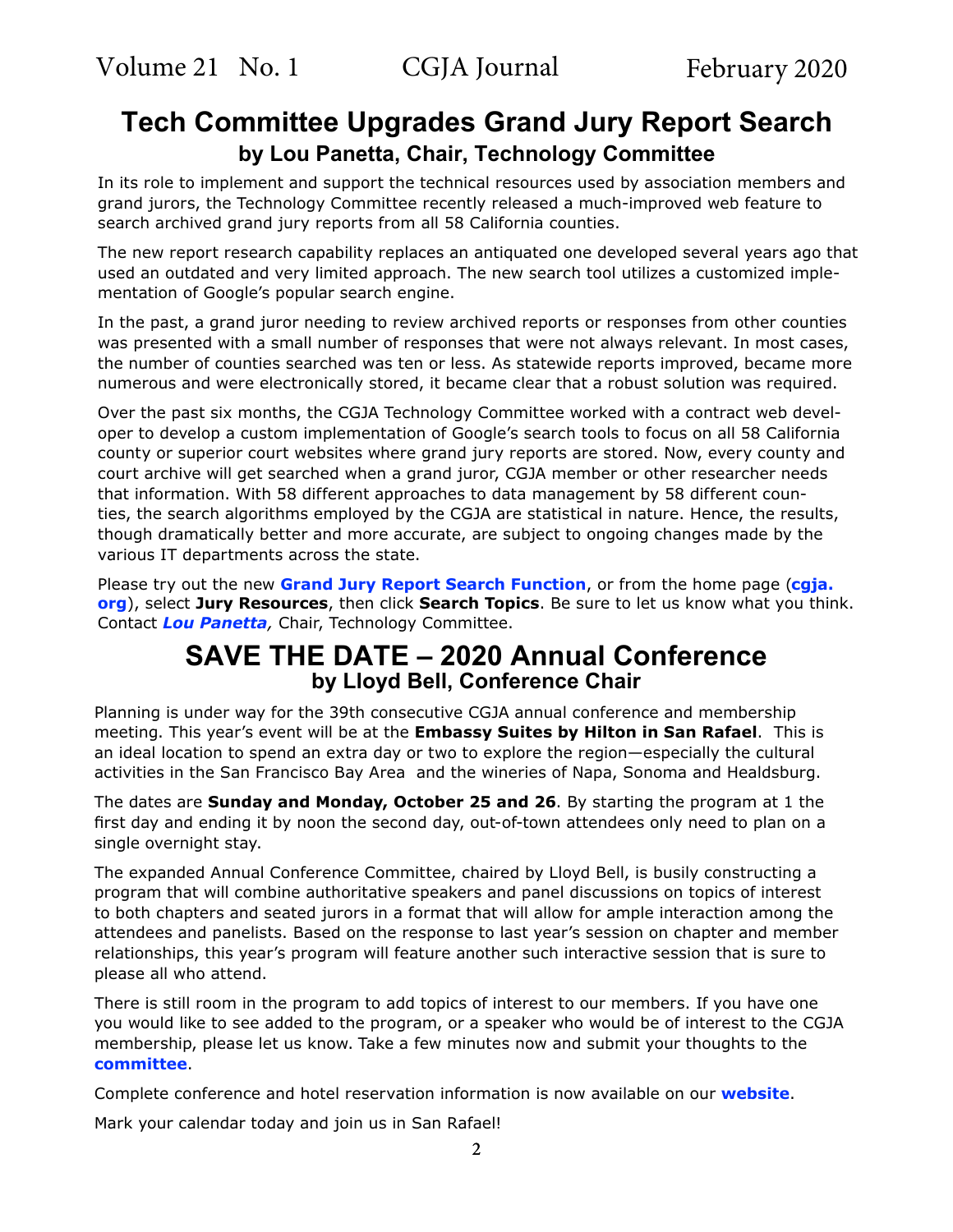## **GJs in 15 Counties Receive Most Media Coverage by Jim Ragan, CGJA News Blogger & Chair, Public Relations Committee**

In 2019, we posted 784 media articles (print and electronic) from 221 sources about California civil grand jury matters on our website's news blog. Most dealt with news or opinions about 2018-19 grand jury reports. A few cited grand jury reports in prior years in presenting their information.

Here are my overall observations as our main news blogger:

Grand juries in 15 counties received media coverage at least 20 times: Alameda (60), Marin (58), Santa Clara (49), Humboldt (39), San Mateo (39), Kern (37), Santa Barbara (37), Orange (33), San Diego (29), Napa (26), Monterey (25), Riverside (23), Tuolumne (23), Contra Costa (20), and Nevada (20). They accounted for 68 percent of the articles.

Notably absent from substantial media coverage were grand juries in 4 of our 10 most populated counties: Los Angeles, San Bernardino, Sacramento, and Fresno. Grand juries in seven counties received no media coverage – as least insofar as our news blog could find.

Turning to the reporting media, 5 media sources published at least 20 articles each, led by the Marin Independent Journal (43). The others were The Mercury News (39), the Napa Valley Register (25), the Eureka Times-Standard (20), and the Union Democrat (20). The Times-Standard is new to the "top-5 list.

Internet-only media continue making their presence known. They tend to write in-depth articles.

Go to our **[news blog](http://cgja.blogspot.com/)** to access the articles. Use the blog's search engine to find articles by county, media source and topic.

And remember that you can receive a notice when each article is posted by (1) "liking" CGJA on Facebook and Twitter or (2) going to **[Blogtrottr](https://blogtrottr.com/)** and inputting the CGJA blog URL **[cgja.blog](http://cgjablogspot.com)[spot.com](http://cgja.blogspot.com)** and your email address.

If you would like to receive a simple Excel document displaying the 2019 data I compiled, please email me: *[Jim Ragan](mailto:mailto:jimragan%40charter.net%3FSUBJECT%3D%20CGJA%20blog?subject=)*.

And, at the same email address, I invite your comments on the usefulness of this information and how we might utilize it.

Letters *Send your thoughts or opinions on CGJA or grand jury matters to [editor@cgja.org](mailto:mailto:editor%40cgja.org%3FSUBJECT%3DCGJA%20mail?subject=)***.**

[View list and contact information for chapters and associations.](https://cgja.org/chapters-and-associations)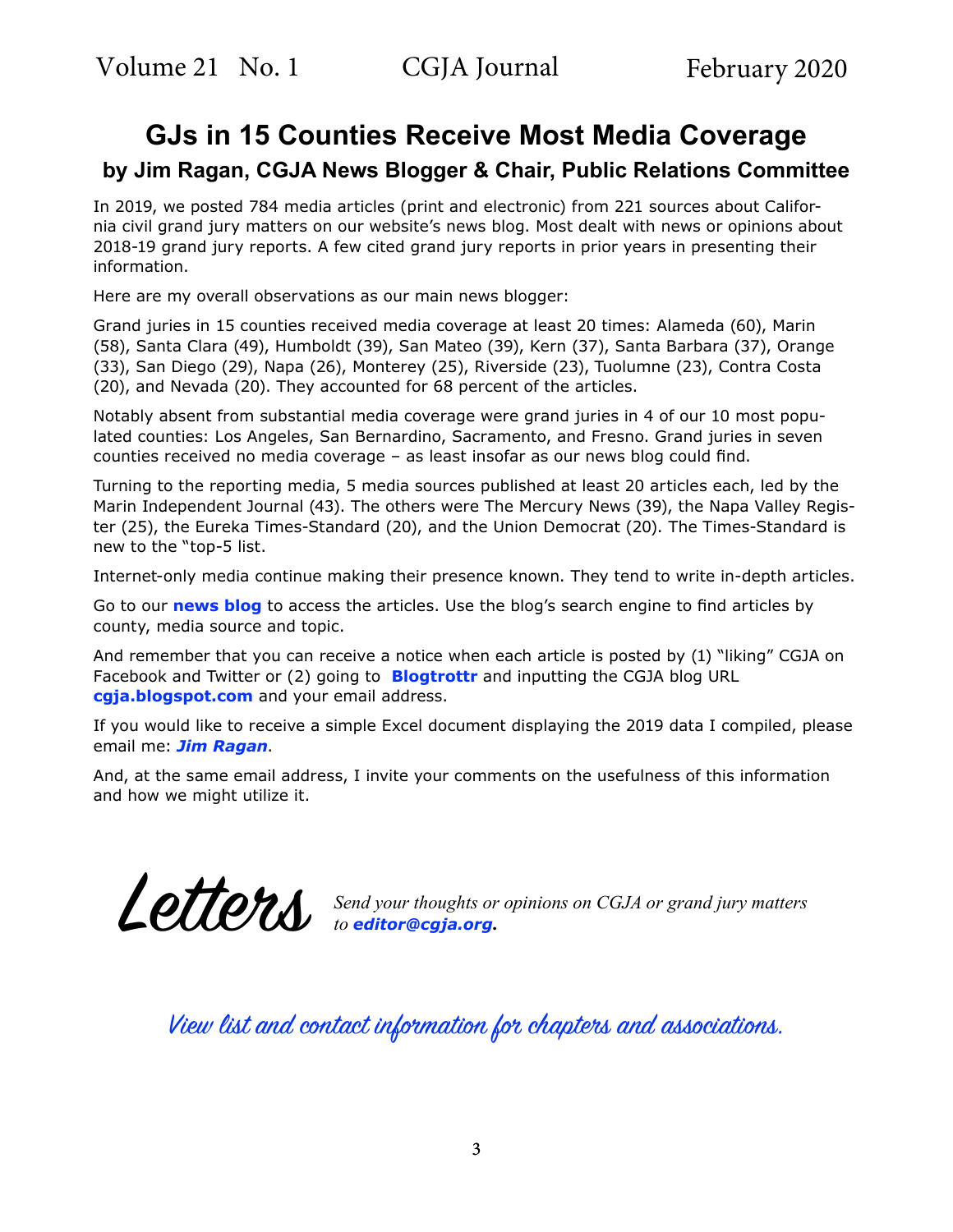Volume 21 No. 1 CGJA Journal February 2020

# **2020 CGJA Training Program**

### **by Marsha Caranci, Training Committee Chair**

#### **Two-day grand jury training seminars**

The CGJA Training Committee is pleased to announce that in the summer of 2020, we will deliver all two-day seminars for new and returning jurors and alternates more locally. We are offering to train each grand jury (or sometimes two or three grand juries) "on-site" as opposed to some being trained at regional seminars in large hotel conference rooms, as we have done in the past.

On-site training affords a more intimate learning environment – better for both the attendees and the trainers. Jurors who have previously had to travel to regional seminars can now attend closer to home. The training team can tailor the program to better meet the needs in each county. Additionally, all alternates should be able to attend because of reduced travel costs.

We are now finalizing the training calendar so that all courts can notify prospective jurors of the training dates during the application and interview process.

#### **Foreperson and pro tem workshops**

CGJA offers four one-day Foreperson and Pro Tem Workshops: Saturday, July 11, San Mateo Wednesday, July 15, Sacramento Saturday, July 18, Redding Wednesday, July 22, Bakersfield

#### **Legal advisors' workshops**

CGJA offers MCLE credit to grand jury civil legal advisors who attend one of our Legal Advisors' Workshops:

Thursday, July 16, Sacramento Thursday, July 23, Bakersfield

**Report writing workshops**: To be scheduled in the fall.

Look for more detailed information on our **[website](https://cgja.org/cgja-training)** or contact *[Marsha Caranci](mailto:mailto:cgjatraining%40cgja.org%3FSUBJECT%3DCGJA%20training?subject=).*

# **Name Change**

On January 28, the CGJA Board of Directors voted to change the name of the Membership Relations Committee (MRC) to the **Membership and Chapter Relations Committee (MCRC).**

Why? Chapter relations are already part of the committee's responsibilities. MCRC is now elevating chapter relations to a new level. We want to do everything we can to facilitate the exchange of information among chapters, to post chapter documents supporting grand juries on our website that might interest other chapters and encourage regular chapter articles in the bimonthly *Journal*.

Thus, the name change says volumes about how important our chapters are.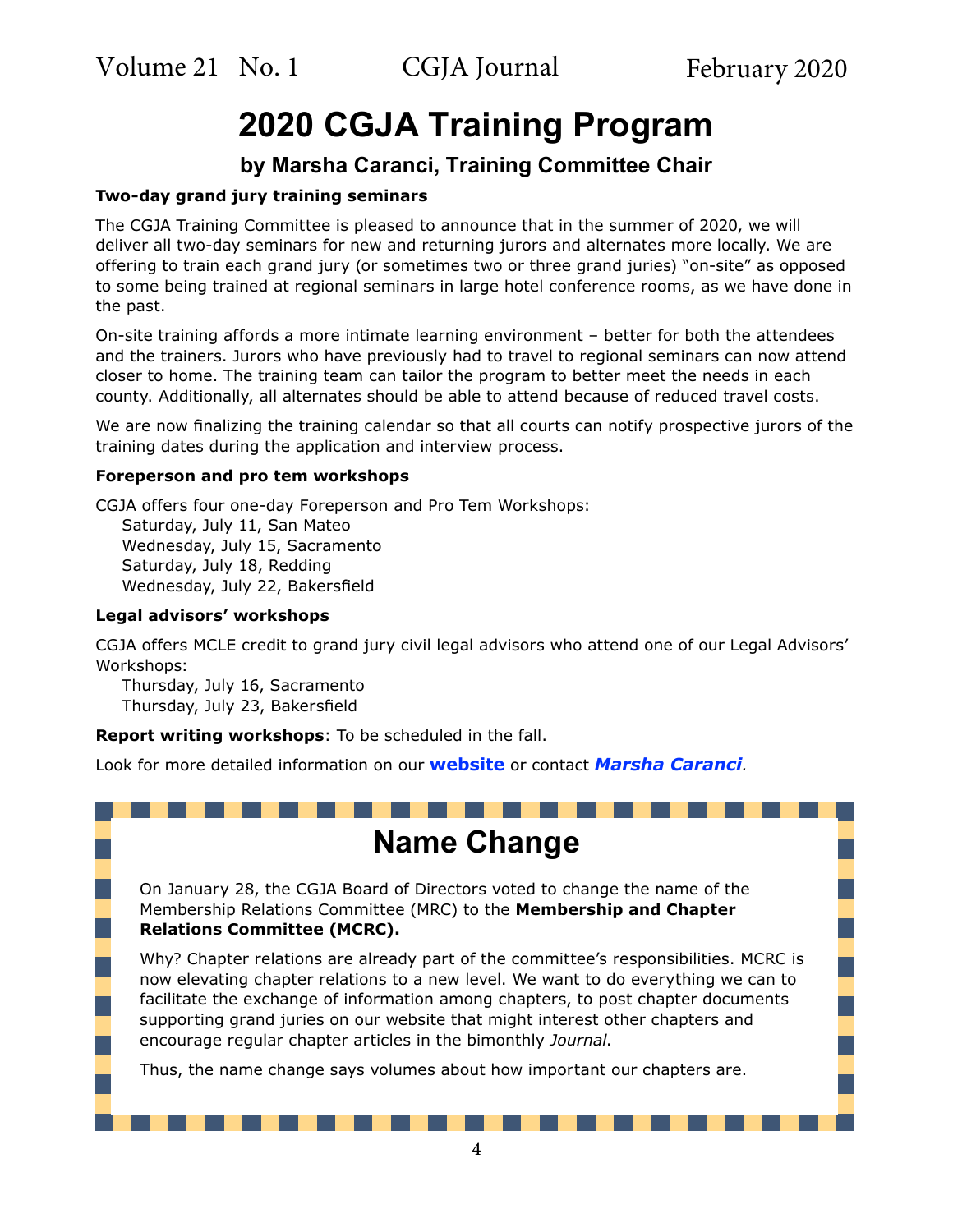## **Thank You CGJA Members and Friends! End of Year Donation Campaign for 2019**

### **by Ron Zurek, Finance Committee Chair**

The Finance Committee conducted a donation campaign in conjunction with the giving season starting November 21, 2019 through January 14, 2020.

Our 2019 campaign was very successful, raising just under \$3,500. Although those who donated were sent a personal thank-you card from CGJA President Larry Herbst, the Finance Committee wants to publicly thank those members and friends who gave generously. They are

Kenneth Adair Dianne Hoffman Virgil M Piper G. Gayle Baker **Karen Jahr** Karen Jahr Lynn Plew Charles Bourne Marina Kaiser James Ragan Thomas Burke Thomas Burke Joann Landi Adam Rocke Marsha Caranci **Angeleke Levy** Thomas Simpson Alfred Dubiel **Gail Locke** Gail Locke Sukhden Singh Koko Fimbres **Tamara MacLean** Francis M. Small, Jr. Larell Fineren Frances Matteucci Jon Tonsing Winfred Gredvig **Communist Communist Communist Communist Communist Communist Communist Communist Communist Communist Communist Communist Communist Communist Communist Communist Communist Communist Communist Communist Commu** Kenneth R. Hanna **Ruth McMillian** Andi Winters Lawrence Herbst **Patricia Pavone** 

Lloyd Bell Marianne Jameson Celino Quilao Earl Heal **Mary Lou Oliver Mary Lou Oliver Ronald Zurek** 

Your support allows CGJA to promote, preserve, and support the grand jury system through training, education, and outreach. Thank you!

# **Recent Board Actions**

#### **Board Meeting, January 28, 2020**

Formally approved moving the responsibility for the website from PRC to the Technology Committee.

Approved 2020 Annual Conference dates, budget and contract.

Retroactively approved the Committee expenses exceeding 2019 CGJA Budget as increased expenses were offset by additional income.

Changed the name of the "Membership Relations Committee" to the "Membership and Chapter Relations Committee."

*All approved board meeting minutes are available on the CGJA* **[website](https://cgja.org/board-minutes)***.*

#### **[Barbara Sommer](Mailto:basommer@ucdavis.edu?Subject=CGJA secretary)***, Secretary*

**NOTE**: We encourage members to attend meetings of the board of directors. They are held on the fourth Tuesday of the month via teleconferencing (no meetings in July and rarely in December). **[Read more](https://cgja.org/current-agenda).**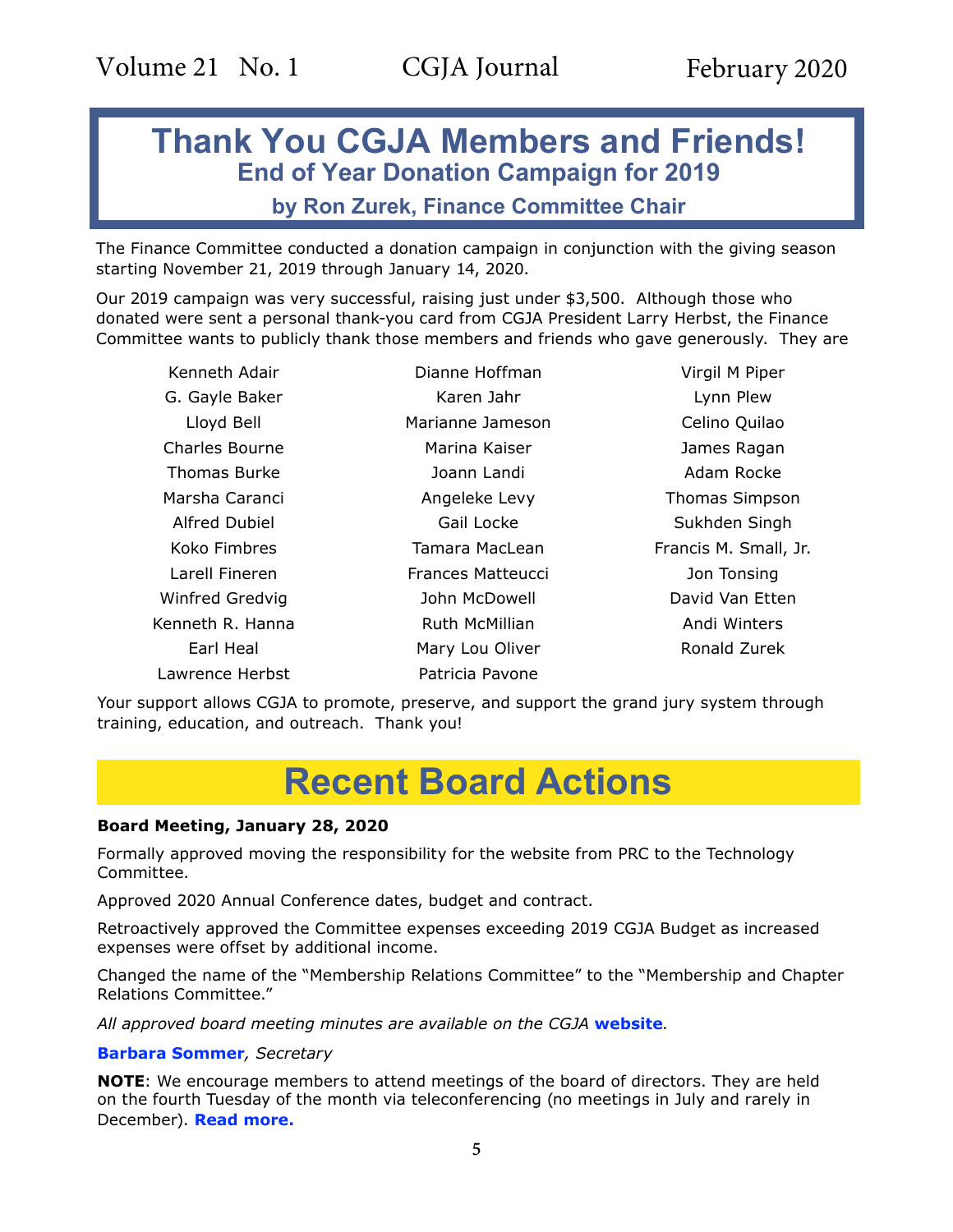# **Sherry Chesny by Jerry Lewi**

Those of us who knew and worked with Sherry Chesny were saddened to hear of her death on Thanksgiving Day, 2019. Her daughter, Cathy Goehring, has been very kind to tell us of her situation and of her passing:

She was the best mother anyone could ever have, and she was my best friend. I appreciate all the wonderful people she came to know through the grand jury and CGJA. It has been very nice to hear of the memories of those who worked with her and knew her. Thank you for checking on her and seeing how she was doing these last few years!

Sherry served on the Placer County Grand jury four times: as foreperson 1984-85; committee chair 1988-89; carryover 1989-90, and replacement juror 2003-04. She was the founder and guiding spirit of the CGJA training program and was honored for her work with the Lifetime Achievement



Award in 2006, when she stepped down as chair of the Training Committee. She also served on the board from 1994 to 2010 and received the Angelo Rolando Service Award in 2000.

Here are a few remembrances from some of us who knew her best over those years. My remarks are at the end.

**Ron Miguel**. Sherry started teaching with Bruce Olson, who was then contracting with a number of counties to do grand juror training. She worked with him from 1989 to 1993. About 1994, there was a two-day grand jury training session held in Yuba City that was organized by a former juror, Al Alamaro. In 1996, I went to Yuba. Well over 100 jurors in one big room listened to a series of lectures for two days – hardly any interaction.

After it was over, Sherry asked me to help teach there, and I did so with her in '97 and '98 – she doing Interviewing, I doing Investigation and sometimes trading off. Several of us were CGJA members, and by '99 we felt this should be a CGJA-sponsored program. Sherry became the first chair of our committee, and we are indebted to her for the work she did. The Yuba material was quite rudimentary and not at all fleshed out. We used some flip charts and overhead transparencies – that old pre-PowerPoint technology. The original group of CGJA presenters, including some from Yuba, rewrote the old course and provided much original material for a new program.

**Audrey Lynberg**: I met Sherry when Dan Taranto and she drafted the materials that were to be used for the first training program at La Verne University which was in about 1997-98. They had been associated with Al Alamaro, who came to our training program at La Verne University. At the completion of the program, he turned his program over to our group as he felt it was very well presented. After the La Verne program, Sherry, who was a very good presenter, traveled around the state helping different counties regarding the grand jury and how to become a good grand juror.

*continued on next page*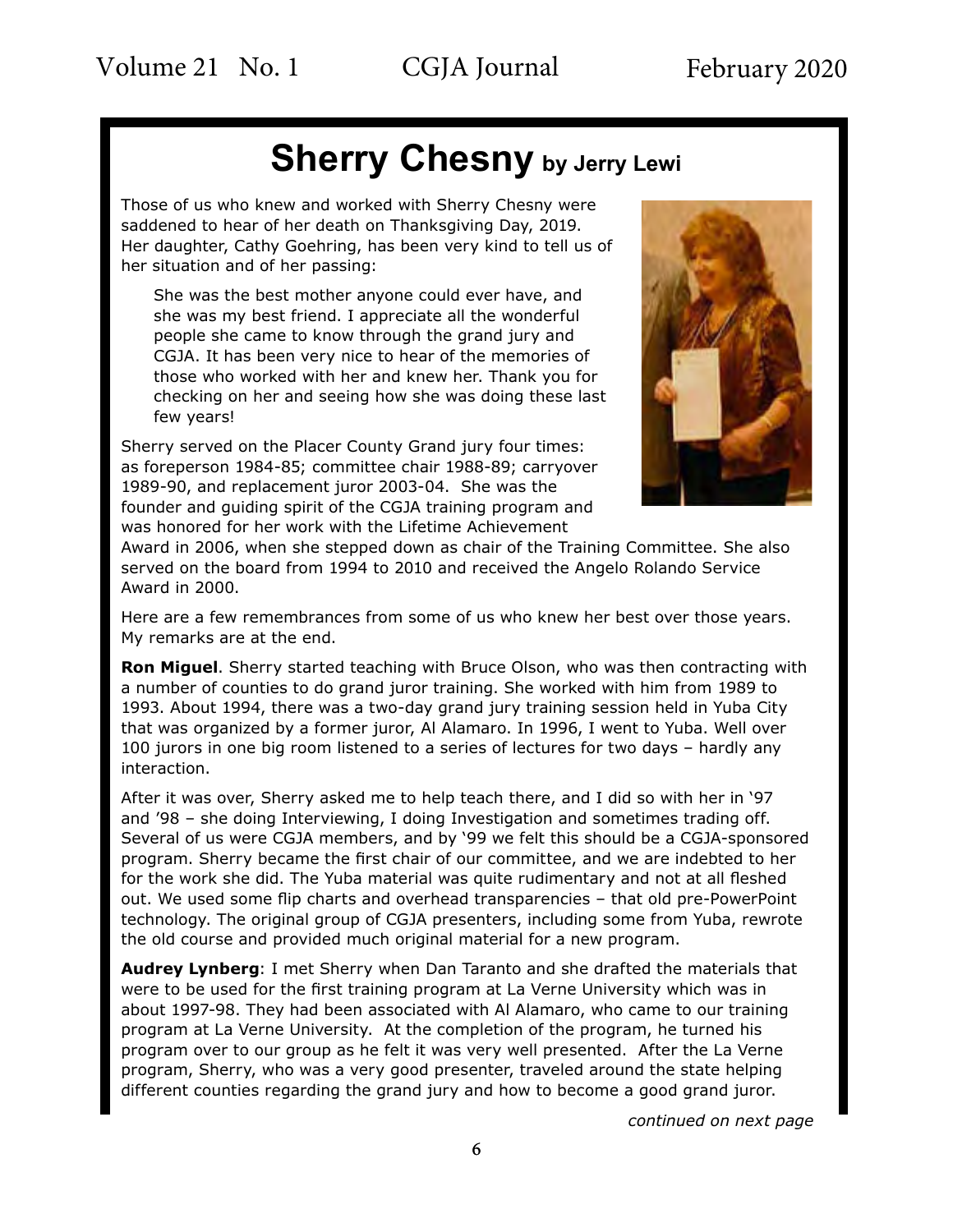*continued from preceding page*

**Marsha Caranci**: My earliest memories of Sherry were when she was teaching me the Interviewing presentation. We didn't have PowerPoint then, so we carried around these large posters with a few "bullet points" and one with a large triangle, so we could talk about triangulation. We placed them on an easel and took each one off as we went through them. Boy, have we come a long way!

I also remember Sherry and her husband driving their motor home around the state hauling equipment and training manuals. And my first experience with committee work was volunteering to transform Sherry's hand-drawn color-coded assignment sheets for regionals into an Excel document. Remember when we had the red group, the blue group, etc., with colored dots on their manuals designating which room to go to? That was all Sherry's excellent planning.

**Judi Lazenby**: I met Sherry in July 2000, and the next year she asked me to join the training program. Had it not been for Sherry, CGJA would not have developed such a professional training program. She was liked and respected by all her colleagues and the new jurors who were being trained. A couple of times I heard jurors comment of her, "You are like a breath of fresh air!" I think that was due to her presence and her delivery in presenting any material. She made even the most difficult parts of a subject easy to understand. She was particularly good at responding to jurors' questions. Sherry was a good listener. I believe that Ron and I were among her first recruits, and we served many years with her.

Sherry started the Forepersons' Workshop in Concord. It was a 30-minute session. Later, she turned the idea over to Betty Mattea who perfected it.

At a board meeting in Sacramento about eight or nine years ago, Sherry kept repeating that Dick was coming to pick her up. She was concerned that she may not have told him the correct time. When she had repeated it a number of times, my heart broke. A couple of weeks later I was talking with Sherry on the phone and she was telling me that she was going through old scrapbooks and pictures, so that she could hold on to memories as long as she was able.

I have such fond memories of both Sherry and her husband. I would never have become the juror that I was and the trainer I became had it not been for Sherry.

**Joann Landi**: I recall that Sherry was very supportive when I was a "newbie" director. It was later when I volunteered to help the Training Committee that I came to appreciate how valuable she was to the association.

**Jerry Lewi**: Every year when my wife, Marion, and I put up our Christmas tree, we are reminded of Sherry's kindness of giving Marion a set of Christmas ornaments as a "hostess" gift when she spent a night at Marion's home in about 2005 in connection with training the Los Angeles County Grand Jury. This was before we were married, so it would have been inappropriate for Sherry to stay at my house. Sherry never failed to mention Marion's hospitality whenever we saw her.

•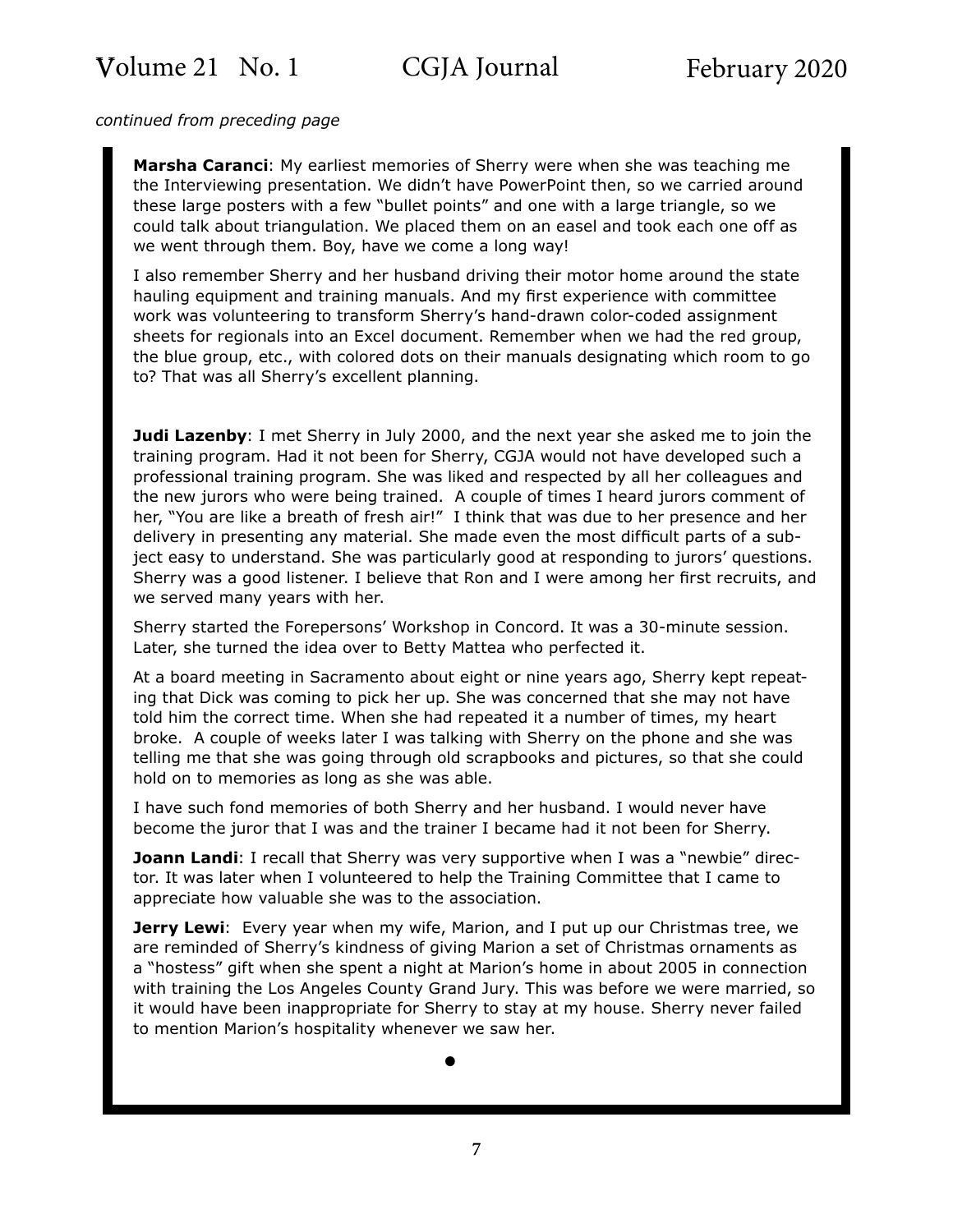# Ask the Trainer by Marsha Caranci, CGJA Training Chair



This regular column allows the CGJA training team to share with Journal readers our responses to questions we receive from grand jurors. Please remember: you may not take any response as legal advice;and you should contact your local legal advisor s to answer any question that might divulge confidential information.

Submit your questions to me at *[cgjatraining@cgja.org](mailto:cgjatraining@cgja.org?SUBJECT=CGJA training)*. Our response to your edited or redacted question might appear in a future edition of the *Journal*.

### **Q. I attended your Report Writing Workshop last fall and found it very informative and helpful. One question I didn't think to ask at the time is this: Is there a general recommendation for the length of a report? I understand that it will vary by topic, but what is the range of how many pages you typically see?**

**A**. We at CGJA read a lot of grand jury reports each year, and we see them range anywhere from four or five pages to fifty or more. So, there is certainly no hard and fast rule. We recommend that a report be easily readable to the governmental entity and official, but also to the public. We believe an average report, usually about 8-12 pages, is most likely to be read.

Here is a link to **[Examples of Well-Written Reports](https://cgja.org/examples-well-written-reports)** on our website. You will note that most of them fall into this 8-12 page range.

Sometimes we see longer reports which include pages of appendices or very long bibliographies, neither of which are necessary. The grand jury does not need to provide references for all of the information gathered during an investigation. The reader should be able to tell from the Methodology section that multiple resources were used and should assume that the jury verified all the facts in their report from multiple sources. A few references might be of interest and informative, but a long list of resources only adds to the length of the report.

### **Q. May a grand jury write a report that is informational only and has no findings?**

**A**. There is no authority for issuing just an "informational report."

Penal Code section 933(a) requires grand juries to submit to the presiding judge a "… final report of its findings and recommendations." The grand jury's job is not to just record that it took a tour of a government facility or conducted a single interview and found everything to be fine; but rather to gather evidence, analyze the facts (which have been verified), and draw conclusions (findings) from those facts. That doesn't mean that findings need to be critical. If the grand jury concludes after a thorough investigation that the entity is functioning properly, it can issue a report with only positive findings – which would meet the mandate of PC §933(a).